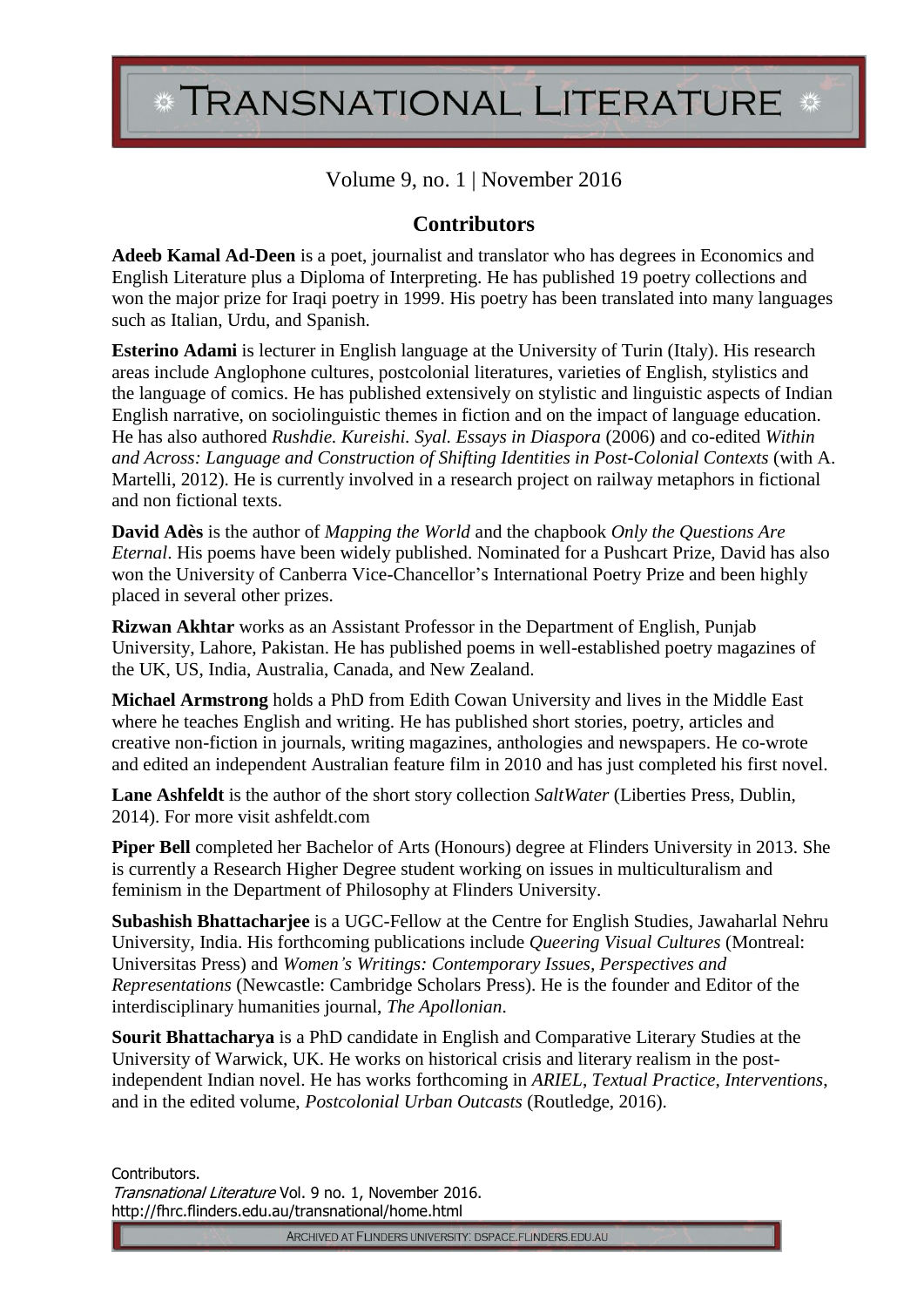**Sean James Bosman** is a former television producer for the South African Broadcast Corporation (SABC), eTV and MNet. He is currently completing his MA in English Literature at Rhodes University in South Africa. His current research focusses on expressions of Schopenhauerian ethics in the fiction of Joseph Conrad and J. M. Coetzee.

**Ash Connell** is a graduate student at the University of Texas San Antonio. Her research interests include creative writing and comic theory. She is currently serving as a poetry editor for *The Sagebrush Review*.

**Andrew Craig** holds a PhD in the field of post-apocalyptic fiction. His research interests also include graphic novels, academic writing pedagogy, and cancer memoir. Andrew is an assistant editor at *Transnational Literature.*

**Pratap Kumar Dash** is a teacher, researcher, reviewer and creative writer. Currently, he is working as a faculty member in English at C.V. Raman (Autonomous) College of Engineering, Bhubaneswar, India.

**Laura Deane** teaches in English and Politics at Flinders University. Her research interests include postcolonial and anti-colonial feminisms, critical race and whiteness studies, and feminist literary studies. Her PhD, *Australian Psychoses: Women's Madness and Colonial Psychosis*, was awarded the Vice-Chancellor's Prize for Doctoral Thesis Excellence in 2014.

**Jenny Boźena du Preez** is a doctoral candidate at Rhodes University in South Africa. Her fields of interest are gender and sexuality, African fiction and women's writing. Her PhD research focuses on how 'queer' genders and sexualities are represented in contemporary African women's short fiction.

**Alison Flett** has published five collections of poetry. Since moving to Australia in 2010 her poetry has been included in anthologies and journals such as *Cordite*, *Rabbit*, *foam:e* and *Australian Love Poems 2013*.

**Sam Franzway** is a reviewer of books and comedy. He has published in *Southerly, Viewpoint*  and online. He lives in the Adelaide Hills.

**Claire Gaskin's** *a bud* was shortlisted in the John Bray South Australian Festival Awards for Literature. Her latest collection, *Paperweight*, was published in 2013 by Hunter Publishers.

**Carole Gerster** teaches race and ethnicity issues in literature and film at the University of California-Santa Cruz, USA. Her book on film representations of African Americans, Asian Americans, Latino Americans, and American Indians is *Teaching Ethnic Diversity With Film*  (McFarland, 2006), and she is currently completing a book on how the Academy of Motion Pictures award-winning (Best Picture) film *Crash* (Paul Haggis, 2005) identifies, examines, and ultimately defines the most significant racial issues of the twenty-first century.

**Jane Hanley** is a Lecturer in the Department of International Studies: Languages and Cultures at Macquarie University, Sydney. Her research interests include travel writing and tourism in Spain and Mexico, transnational cultural production, and gender in popular culture. She is currently investigating the influence and use of the transnational in different genres.

**Jessica Allen Hanssen** (dr. philos 2010, University of Oslo) is an associate professor of English at Nord University in Bodø, Norway, where she has been teaching since 2007. Hanssen's professional interests include short-story theory, American literature, and young adult fiction. She is currently working on a book on Nathaniel Hawthorne's stories for children.

Contributors. Transnational Literature Vol. 9 no. 1, November 2016. http://fhrc.flinders.edu.au/transnational/home.html

ARCHIVED AT FLINDERS UNIVERSITY: DSPACE.FLINDERS.EDU.AU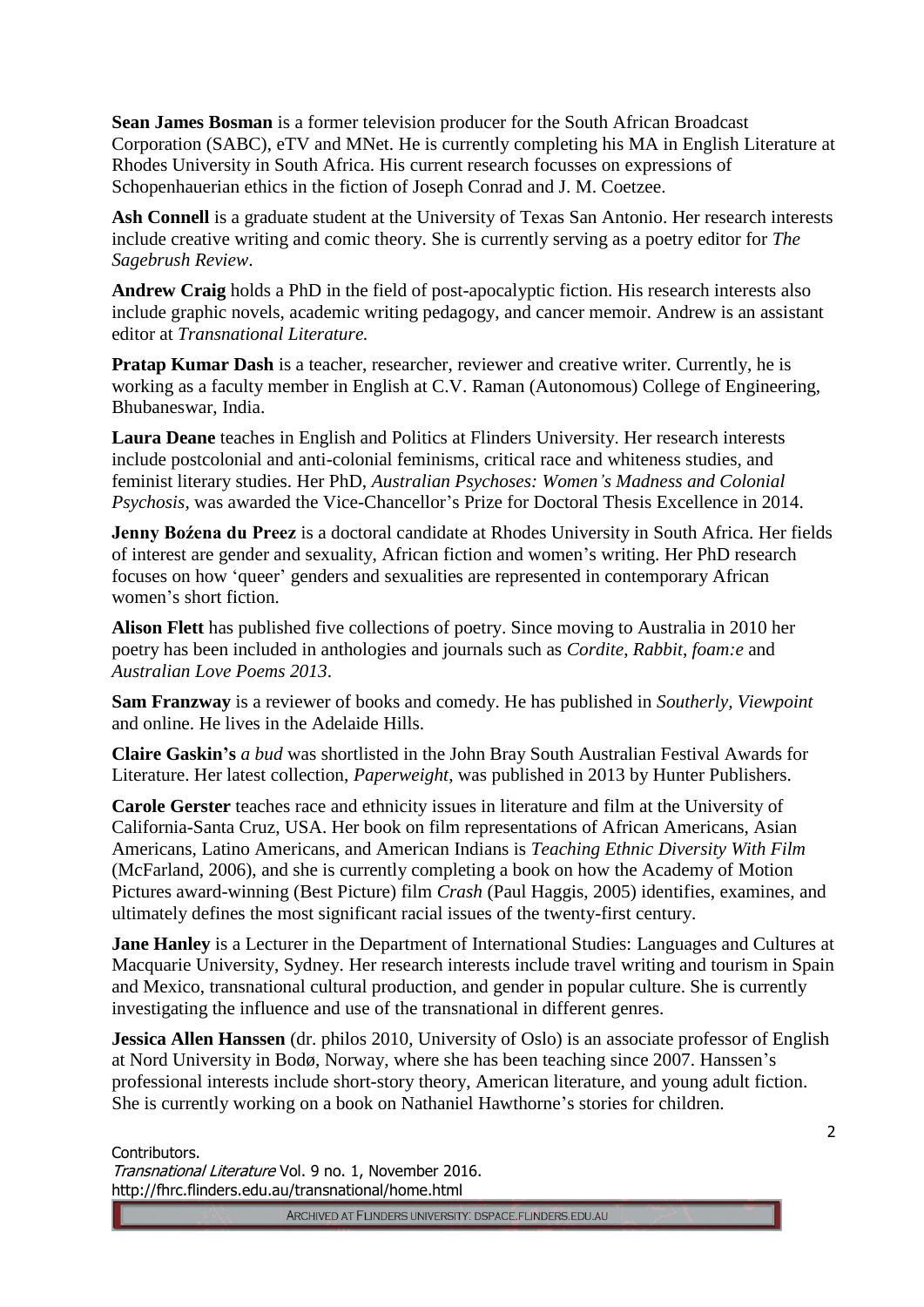**Susan Hawthorne's** latest book of nine collections is *Lupa and Lamb* (2014). Her book *Cow*  (2011) was shortlisted for the 2012 Kenneth Slessor Poetry Prize. Her poems have been translated into Spanish, German, Chinese and Indonesian.

**Israel Holas Allimant** is Associate Lecturer in Spanish at Deakin University. Dr Holas was awarded his doctorate for a thesis on the subversive nature of Roberto Bolaño's poetry and fiction in 2014. His research interests include Latin American critical theory, Latin American literature and contemporary Latin American social and political movements. In 2013 he published the book *Contrahegemonías: los límites de la política occidental según el caso de los Zapatistas y los Piqueteros* and is currently completing a book about Roberto Bolaño's Infrarrealism.

Writer and ethnographer **Kathryn Hummel** stays often in India, where 'Convergence' is set. Her poetry and prose is forthcoming in *Rabbit*, *Meanjin* and *Weber--The Contemporary West*.

**Saba Idris** is a student of M.S English Literature in the Lahore College for Women University, Lahore, Pakistan, where she is also teaching as a visiting Teaching Assistant. Her areas of interest in the field are feminism, nationality, religion, and culture.

**Neelam Jabeen** is an English Instructor and a PhD candidate at North Dakota State University, USA. Her areas of interest are postcolonialism, ecofeminism, and South-Asian Fiction. Her Dissertation title is Women and the Environment of the Global South.

**Rosemary Jackson** is a graduate of the Masters of Creative Writing program at the University of Adelaide. She has worked as a teacher, an actor for a performing troupe in schools and now as a role-player for both corporate and medical education. Her story 'Athina and the Sixty-nine Calorie Burn' was published in *Breaking Beauty*, ed Lynette Washington (Midnight Sun, 2014).

**Douglas E. Kazé** is currently a PhD student in the Department of English at Rhodes University, South Africa, where he is conducting a postcolonial-ecocritical study of Arthur Nortje's poetry.

**Julie Kearney** is an award-winning artist and writer living in Brisbane. Her manuscript *The Ballyhaise Girl* was short-listed in the Queensland Literary Awards. She contributes to *Griffith Review*, and is published in journals and anthologies including *New Asian Writing*, *Cleaver Magazine*, *ABC Arts Online*, the 2016 *Stringybark* anthology, and *Shibboleth & Other Stories* (Margaret River Press, forthcoming). www.juliekearney.com.au

**Sharon Kernot** has a PhD in Creative Writing from Flinders University. Her work has appeared in a variety of journals, anthologies and magazines including *Mascara*, *Best Australian Poems*, *Island Magazine*, *Southerly*, and *Australian Love Stories*.

**Debasish Lahiri** teaches English literature at Lal Baba College, under the University of Calcutta. He has two books of poetry, *First Will & Testament* (2012) and *No Waiting like Departure* (2016 – reviewed in this issue). He also writes non-fiction.

**Zach Linge** is a University of Texas at Austin alumnus and graduate student at UT San Antonio, where his research foci include deconstruction, queer and affect theory; witchcraft history; the modern and contemporary novel; and modern and contemporary poetry. Previous publications include poetry in *Nimrod International Journal* and *Permafrost Magazine*, and a chapter on Charles Simic for the forthcoming *Critical Survey of American Literature*, published by Salem Press and Grey House Publishing.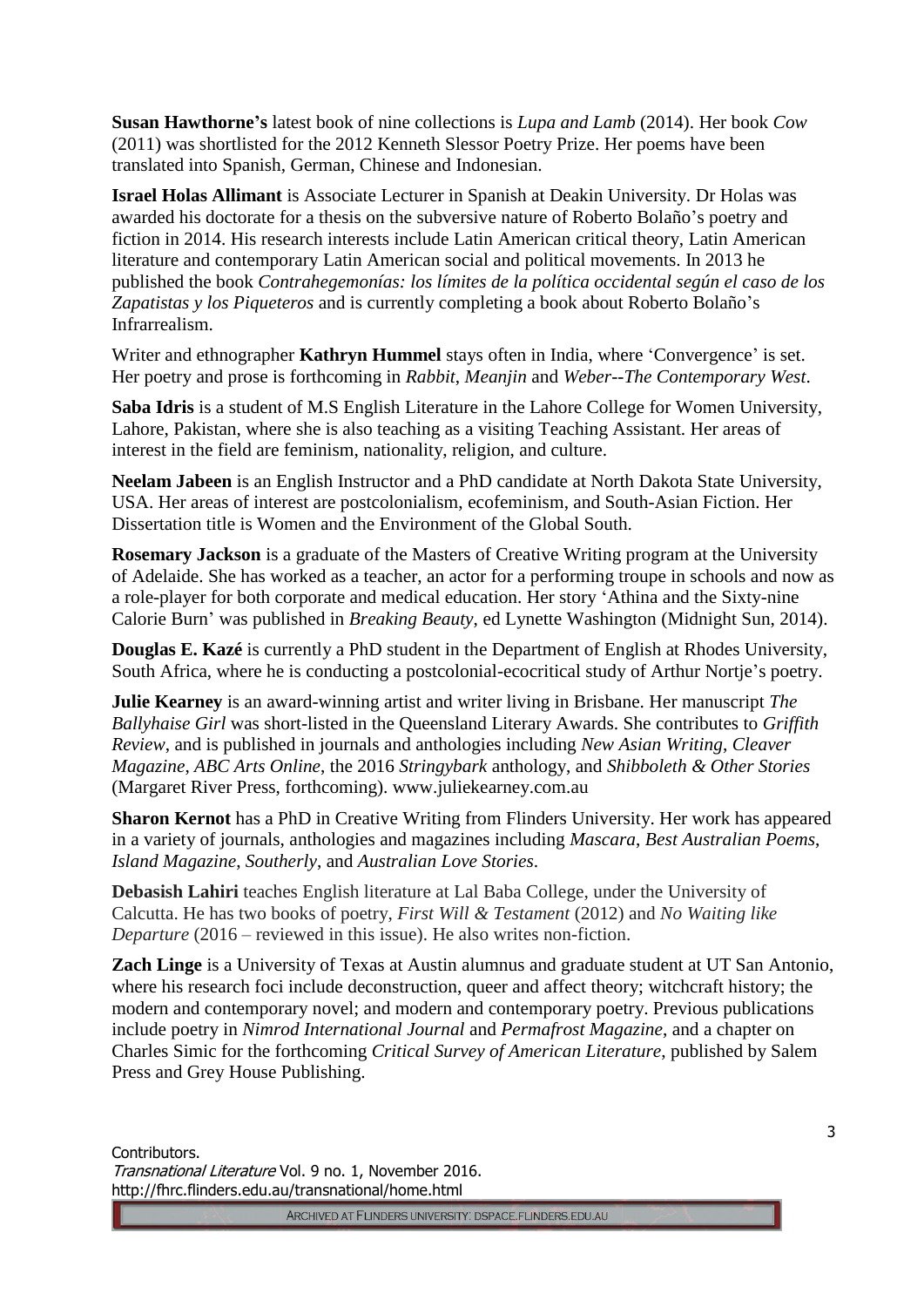**Robert Lumsden** has published fiction and poetry online and in anthologies and periodicals. He is currently at work on a series of novels and a book length study of literary perception. He is a member of the *Transnational Literature* Editorial Board.

**Gay Lynch** is an honorary research fellow in creative writing and English at Flinders University. She has published short stories, most recently in *Best Australian Stories 2015, Sleepers Almanac: 10* (2015) and *Griffith Review: 53* (2016. Her books include *Apocryphal and Literary Influences on Galway Diasporic History* (2010) and *Cleanskin* (2006) a novel. She was Fiction and Life Writing editor at *Transnational Literature* from 2011-2015 but is presently taking a break from teaching and editing to complete a resubmit for an historical novel. Her interests lie with Australian settler-history, contemporary literature, and creative writing pedagogy. She is a member of the *Transnational Literature* Editorial Board.

**Nor Faridah Abdul Manaf** is a Professor of English Language and Literature at the International Islamic University Malaysia in Kuala Lumpur.Her new edited books on Malaysian Women's Prison Literature *(Di Balik Tirai Besi/Behind Iron Curtains*) and *Islamicisation of Knowledge and English Literary Studies in the Age of Islamophobia and Westernophobia* were recently published (2016).

**Adam R. McKee** is an Assistant Professor of English at the City University of New York's Queensborough Community College where he teaches composition and literature. He holds a Ph.D. in Twentieth Century Transatlantic Literature from Florida State University.

**Marie McMillan** was born and educated in Dublin and has degrees in Arts and Social Science from UCD and a Masters in Creative Writing (Golden Key awardee) from UTS. Several of her poems and short stories have won competitions and/or been published. A finalist in the NSW Poetry Slam in 2013, 2014, 2015 and 2016, she has given readings at the Woollahra, Newcastle and Sydney Writers' Festivals and in pubs, clubs and art galleries.

**Kavita Ivy Nandan** grew up in Fiji and now lives in Canberra. She has a PhD in Literature from the Australian National University and has been a lecturer at the University of Canberra, the University of the South Pacific, Charles Darwin University and the ANU. She has published one novel, *Home After Dark* (2015), and is the editor of *Stolen Words* (2005) and *Requiem for a Rainbow* (2007), and the co-editor of *Writing the Pacific* (2007).

**Satendra Nandan**, born in Fiji, lives in Canberra. 'Votualevu Junction' will be published in his fifth book of poems, *Across the Seven Seas*, in March 2017. His latest work is *Brief Encounters: Literature and Beyond* (2015). He is a member of the *Transnational Literature* Advisory Board.

**Alexandra Philp** has recently completed her Honours in Creative Writing at the Queensland University of Technology. Her project examined adolescent sister relationships in rural Australian Gothic fiction. Her other research interests include female authorship, rural landscape, and female response to place.

**Aretha Phiri** received her PhD from the University of Edinburgh, Scotland, and is a lecturer in the English Department at Rhodes University, South Africa. Her research broadly interrogates intersections of race, ethnicity, culture, gender and sexuality/ies in comparative, transatlantic and transnational, considerations of identity and subjectivity, with a particular focus on American, African-American, African, and Afro-Scottish literature. She has published in various accredited journals including *Safundi, English Studies in Africa, Agenda,* the *Journal of American Studies,*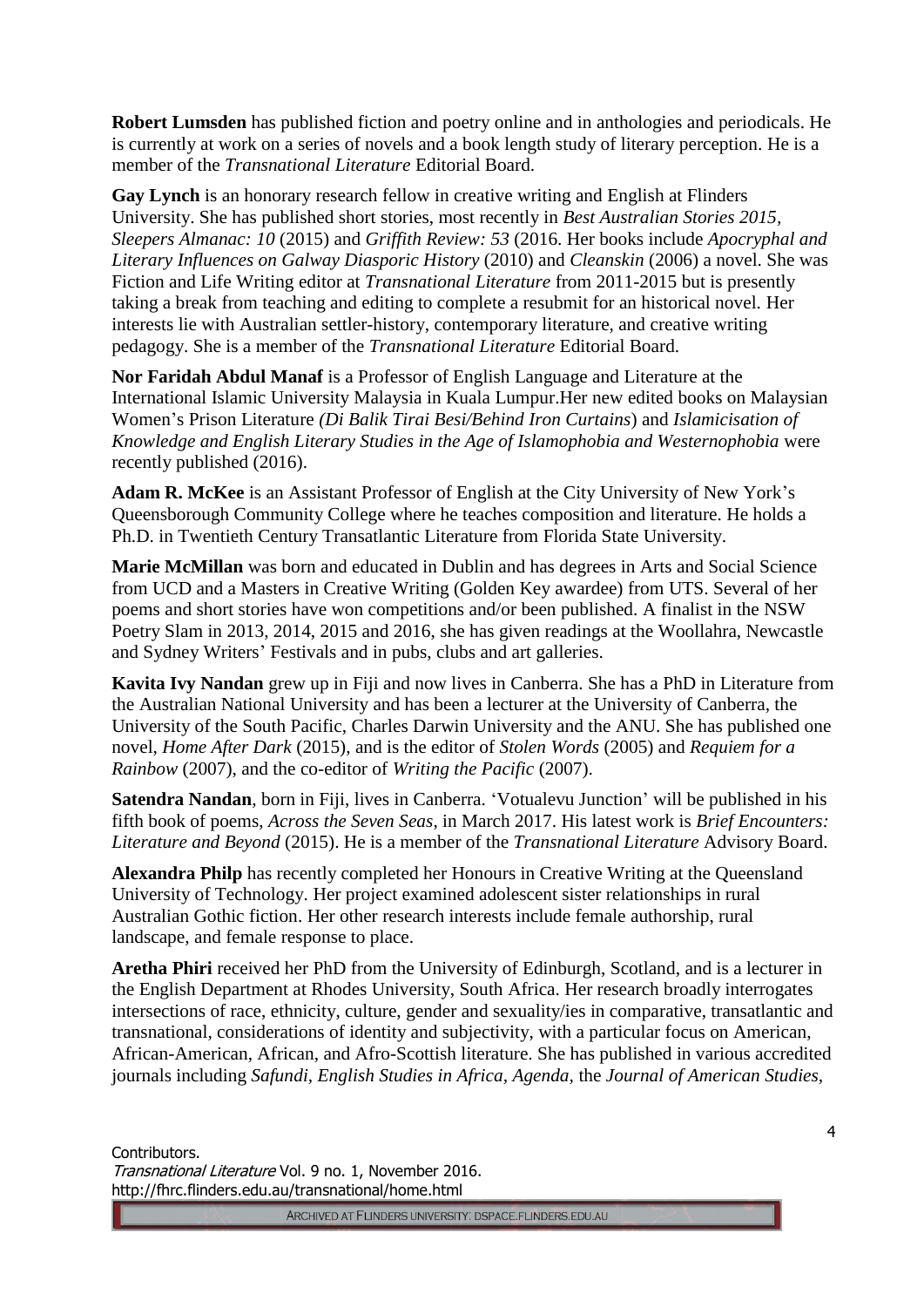and the *Cultural Studies* Journal. Aretha is a research fellow at the Stellenbosch Institute for Advanced Studies (STIAS). She is a member of the *Transnational Literature* Advisory Board.

**Kelly Quinn** was born in Agana, Guam and attended university and graduate school in the United States. He has taught English in Asia for over twenty years and currently teaches at Nagoya Institute of Technology. He is the author of *Japanese History You Should Know.*

**Thais Rutledge** is a graduate student at Texas State University, where she is completing a thesis on the relationships among styles, narrative form, and spatiality in the novels of Virginia Woolf.

**Jessica Sanfilippo Schulz** is a Third Culture Kid. After having grown up in Liberia, Italy and Great Britain, she relocated to Stuttgart in southern Germany Her last journey in 2004 took her to Muenster, in northern Germany, where she received her Master of Arts in National and Transnational Studies: Literature, Culture, Language from the Muenster University, WWU. She is currently working as a research assistant at the Muenster University.

**Michael X. Savvas** is a senior lecturer in the Transition Office at Flinders University. His research interests include prisoner education, fun ways to teach grammar and writing, and the possibilities for crime novels to help achieve Reconciliation.

**Sanjeev Sethi** is the author of three well-received books of poetry. His most recent collection is *This Summer and That Summer* (Bloomsbury, 2015). His poems are in venues around the world. He lives in Mumbai, India.

**Sunil Sharma** is a senior academic based in Mumbai who has published three collections of poetry, a collection of short fiction and one novel, and has co-edited five books of poetry, short fiction and literary criticism. In 2012 he was the winner of the UK-based Destiny Poets' inaugural Poet of the Year award, while in 2015 his poetry was published in the prestigious UN anthology *Happiness: The Delight-Tree*. He edits the English section of the monthly *Setu*, a bilingual journal from Pittsburgh.

**Cameron Smith** is a PhD Candidate in the Department of Modern History, Politics and International Relations at Macquarie University, Sydney. His current research focuses on the political economy of neoliberal multiculturalism in contemporary Australia. His broader research interests lie primarily in bringing race-critical, postcolonial/settler colonial and ecological perspectives to the study of political economy.

**Ruth Starke** is a Research Fellow in the Department of English at Flinders University and the creative writing editor of *TNL*. She has published more than 25 books for young people. Her most recent, *My Gallipoli* (with Robert Hannaford), won the NSW Premier's History Prize and was shortlisted for the WA Premier's Book Awards, the Asher Literary Award and the CBCA Crichton Award.

**Kathleen M. Steele** has academic and creative work published in various journals and online, including *ABR, Australian ejournal of Theology, Colloquy, Ripples,* and *Antipodes.*

**Svetlana Stefanova** is Professor of English at the International University of la Rioja (Spain). She holds a PhD in English. Her doctoral thesis is a comparative study of the fiction of Caryl Phillips and J. M. Coetzee. It is an attempt to generate a dialogue in and about the common space the oppressed women and people of colour share. Her primary research interests include postcolonial and gender studies. svetlana.stefanova.k@gmail.com